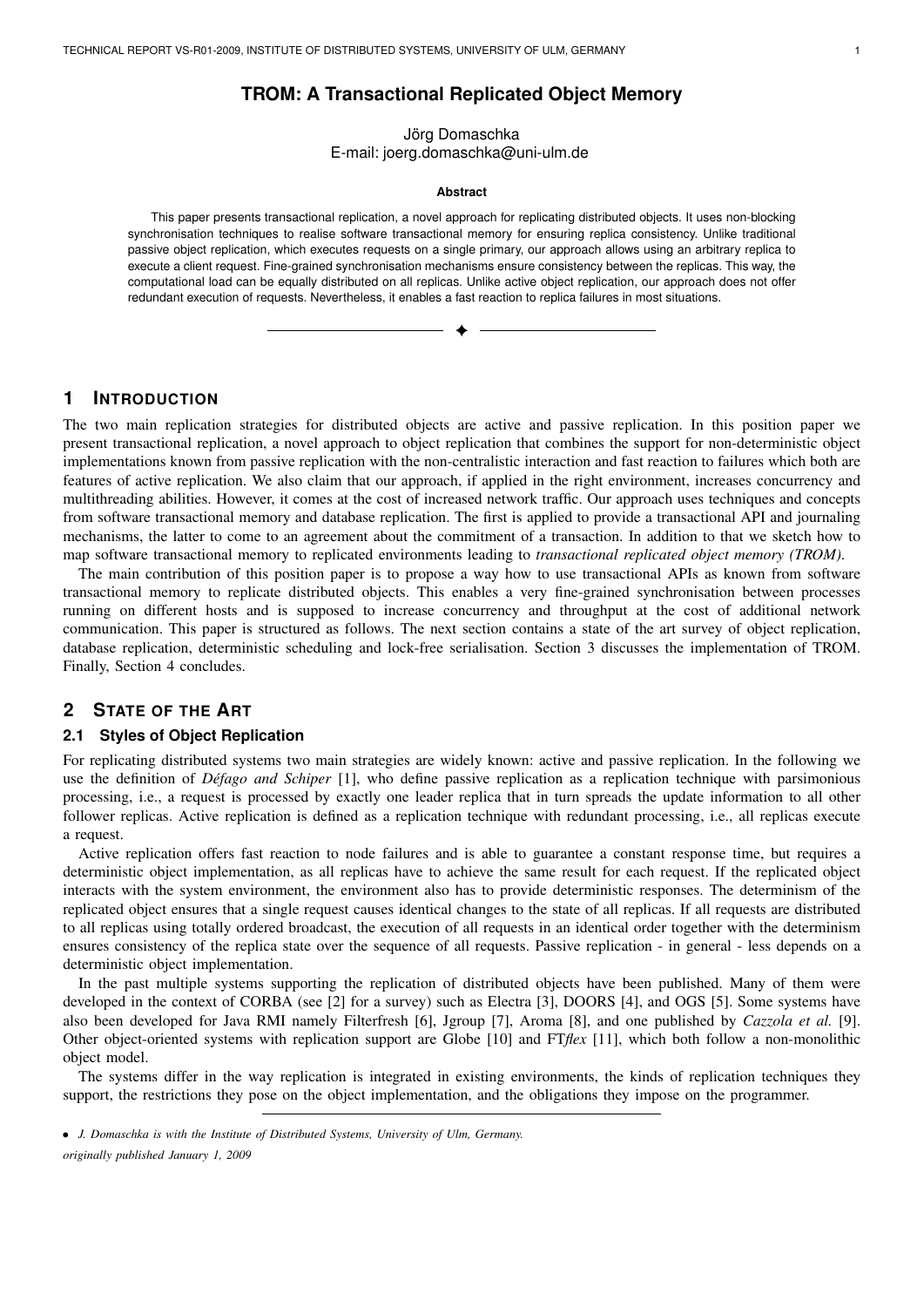## **2.2 Deterministic Multithreading**

In order to ensure determinism, most existing replication frameworks process incoming requests in a strictly sequential order without any concurrency. Such a scheduling strategy is inefficient in terms of throughput, as it does not allow full CPU utilisation (for example, if the current thread is idle due to I/O operations, no other request can utilize the CPU), and—even worse—it does not obtain any benefit on multi-core or multi-CPU machines. To circumvent the restrictions of sequential execution and to keep up determinism at the same time, recently, *Basile et al.* [12], *Napper et al.* [13], and *Reiser et al.* [14] have presented algorithms realising deterministic multithreading. To the best of our knowledge those are the only algorithms for that purpose published so far. All of them use locking operations as synchronisation points, i.e. they depend on the use of mutexes. The middleware run-time system intercepts the requests for locking and releasing mutexes and informs the middleware scheduler which takes the appropriate steps ensuring that threads processing conflicting requests are never scheduled in parallel by the operating system scheduler. Such a proceeding allows concurrency for non-conflicting threads and those that are outside a critical region. However, as it is hard to predict which mutexes a thread will use during the execution of a request [15], the decisions the schedulers take do have to be conservative so that they bear the risk of being too restrictive for certain application scenarios.

## **2.3 Software Transactional Memory**

*Transactional memory* (TM) is a memory abstraction that allows grouping a sequence of read and write operations to the memory in one atomic operation called *transaction*. *Software transactional memory* (STM) is TM that does not rely on specific hardware support, but realises all transactional functionality in software (see [16] for a survey). Typically those systems are implemented in a non-blocking way. Mutexes are not used, because they bear the risk of deadlocks. STM systems can be divided into three categories according to the guarantees they make. *Wait-free* [17] is the strongest guarantee, as all processes will make progress in a finite number of steps. *Lock-free* systems guarantee [18] that the system as a whole will make progress, whereas the weakest category, *obstruction-free* systems [19], does so only in the absence of contention. Lock-free systems allow starvation, while obstruction-free systems allow starvation as well as livelocks. However, those are worst-case scenarios which occur with low probability in practice.

*Shavit and Touitou* [20] have presented the first STM. It provides linerizablity and requires pre-knowledge of all locations involved in the transaction. *Herlihy et al.* [19] proposed DSTM an obstruction-free, lineralizeable, and dynamic STM implementation for objects that uses a pluggable *contention-manager* to ensure progress and to rule out livelocks. DSTM uses early conflict resolution, i.e., the system can abort transactions before the final commit. *Fraser and Harris* [21] present OSTM, an object-based and lock-free STM similar to DSTM, but without early conflict resolution. Instead it lets all transactions run privately until they commit. Such an approach bears the risk of wasting resource due to unnecessary computations, but also enables threads helping one another committing their transactions. Finally, *Napper and Alvisi* [18] present an STM that is similar to OSTM, but realises serializability instead of linearizability.

To enable a programmer to use such STM *Herlihy et al.* [22] provide the DSTM2 library. In contrast *Harris et al.* [23] present extensions to the syntax of the Java programming language. Similarly, *Welc et al.* [24] propose transactional monitors for Java. In contrast to [23] they also support condition variables inside the monitors.

#### **2.4 Replication in Databases**

Besides their use in STM, transactions are a key concept in databases. Here, transactions are a set of logically linked read and write operations. Once started, transactions are eventually committed or aborted either by the user or the runtime system. Either the system or the user can trigger an abort; only the user can request a commit, and the system has to verify the commit before accepting it. A single transaction can consist of multiple client requests to the database and is terminated by a request for either a *commit* or an *abort*.

*Wiesmann et al.* [25] define a formal framework for replication techniques. Within the framework, they discuss multiple interaction patterns, which all reflect existing replication protocols. Besides other approaches for replication in distributed systems, they cover database replication strategies. In all of these strategies, a client interacts with exactly one database. First, there exists, similar to passive replication, an *eager primary copy replication* strategy: a request is executed only at the primary database. After each client interaction, the necessary changes are applied and the other databases are informed. *Eager update everywhere replication* can be realised based on distributed locking or based on certification. The client can chose an arbitrary replica. When distributed locking is used each client interaction is followed by a locking phase in which the replica tries to acquire the necessary locks. After the last client operation, a commit phase follows. When certification is used, locks are not required. Instead, all operations are executed at a single replica using shadow copies. For the commit all changes are broadcast with total order to all other replicas. Now, the replicas have to agree on the whether the transaction shall be committed or aborted. This is called the certification step. *Pedone et al.* [26] presented the *database state machine* that implements such a replication strategy. As this is the concept that is most similar to what we propose in this paper, we always refer to an eager update everywhere replication strategy based on certification when we talk about database replication.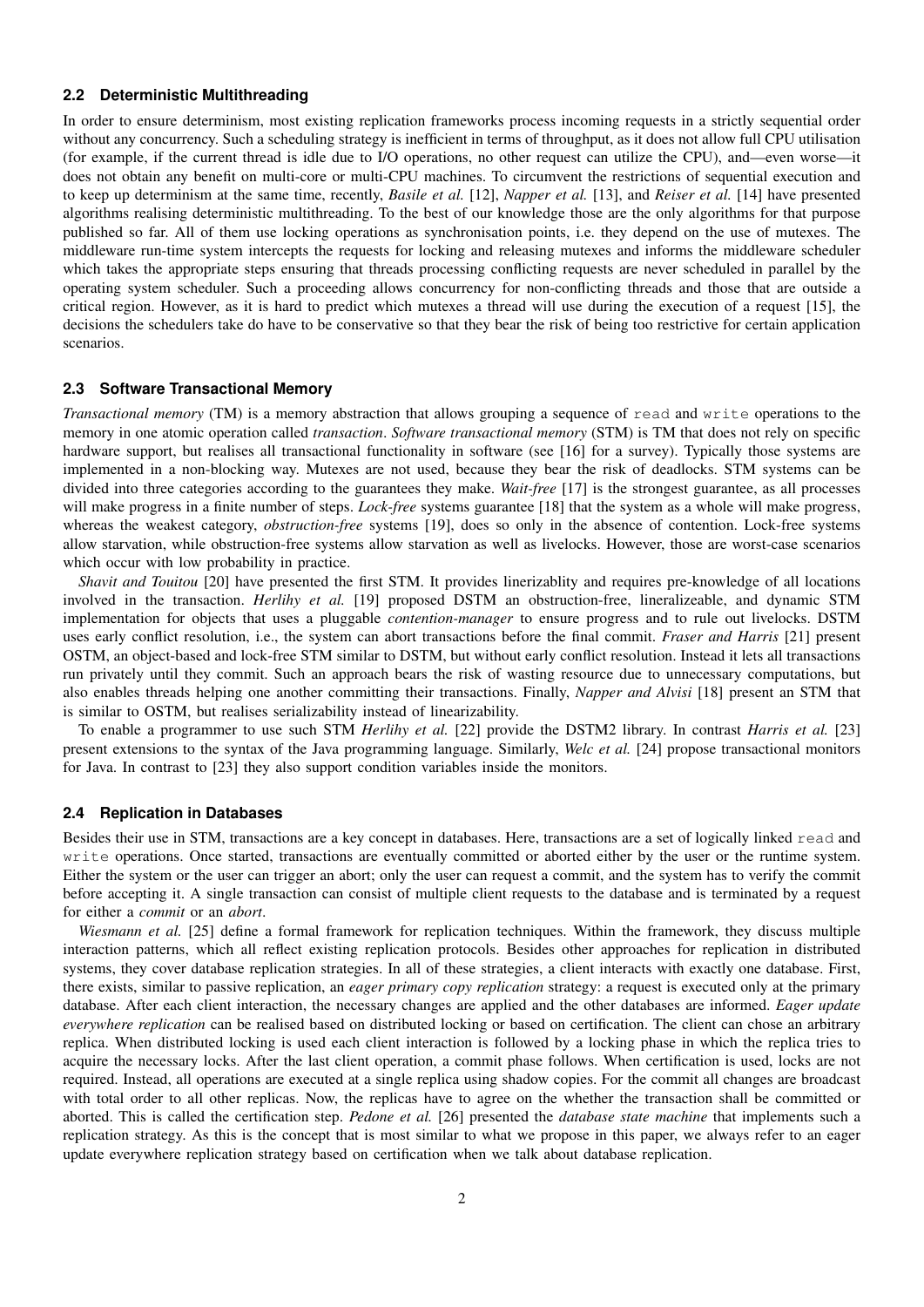

Fig. 1. Processing of a Remote Method Invocation

# **3 TRANSACTION-BASED OBJECT REPLICATION**

In this section we present the main contribution of this paper. We propose to use STM mechanisms in order to realise object replication with transactions. This section is structured as follows. In the next subsection, we define our system model, followed by the basic approach on an abstract level. Afterwards, we compare the new approach to existing approaches in object and database replication. In Section 3.5 we analyse how such an approach can be implemented. Finally, we present open questions and sketch future work.

#### **3.1 System Model**

For the discussion throughout the rest of this paper, we assume the following system model. At the server-side there is a set of replicas with identical interfaces. The replicas can communicate by a group communication system with total order. Replicas may crash arbitrarily, and once they have crashed, they never recover, i.e., we assume a crash-stop failure model. A client can invoke methods at the remote interface of the object group using a local proxy, which contains the client-side replication logic. For a remote method invocation the stub contacts a single replica no matter which replication strategy is used. Each method consists of computational and synchronisation blocks. During the execution of a computational block the method exclusively operates on private data. In contrast while processing a synchronisation block it operates on data other methods might also access, i.e., the shared object state. We assume that the remote invocation infrastructure provides at-most-once semantics. This means that resending a request after a communication problem between client and servers does never causes a duplicated execution of this request. We further assume that the proxy at client side helps to ensure the server-side semantics by tagging a repeated request with the message ID of the original one. The client re-issues a request whenever it gets aware that the contacted replica has crashed.

#### **3.2 Basic Approach**

On an abstract level, we try to replace blocking solutions for concurrency control in object replication based on mutexes and deterministic scheduling by a non-blocking approach using a transactional API. In contrast to existing approaches, we protect critical sections by transactions instead of mutexes. Consequently, the execution of a remote method invocation may trigger multiple transactions. Figure 1 shows a high-level sequence diagram that illustrates the steps to be taken while processing one request. A client contacts exactly one replica. In contrast to passive replication, this replica is not fixed, but can be chosen arbitrarily resulting in a balanced load among the replicas. The replica processes the request locally. When the processing of a request requires the execution of a transaction all transaction-related operations are executed locally and journaled just like in STM without early conflict detection. At the commit, however, the transaction journal is broadcast to all other replicas. Finally, the replica group comes to a decision about whether to commit or abort the transaction.

Note that none of *Wiesmann et al.'s* [25] interaction patterns fits to our approach, though it is possible to map transactional replication to their general framework.

#### **3.3 Comparison to Existing Object Replication Strategies**

In comparison to passive replication our approach offers a much higher computational power, as all available replicas may run transactions concurrently. Furthermore, the reaction to failures is faster as any replica may execute the computations. However, in the face of objects with a small state that is also nearly completely accessed by every method invocation in combination with a high request frequency the advantage of high parallelism may turn out to be counter-productive, as probably many transactions will have to be aborted due to congestion. Compared to both other replication strategies transaction-based replication can become very expensive in terms of message numbers, as there is not only one totally ordered message per client request as in active replication, but at least one per transaction. If methods use a high number of transactions this may lead to a decreased execution speed because of frequent network access. Moreover, using mutex-based synchronisation with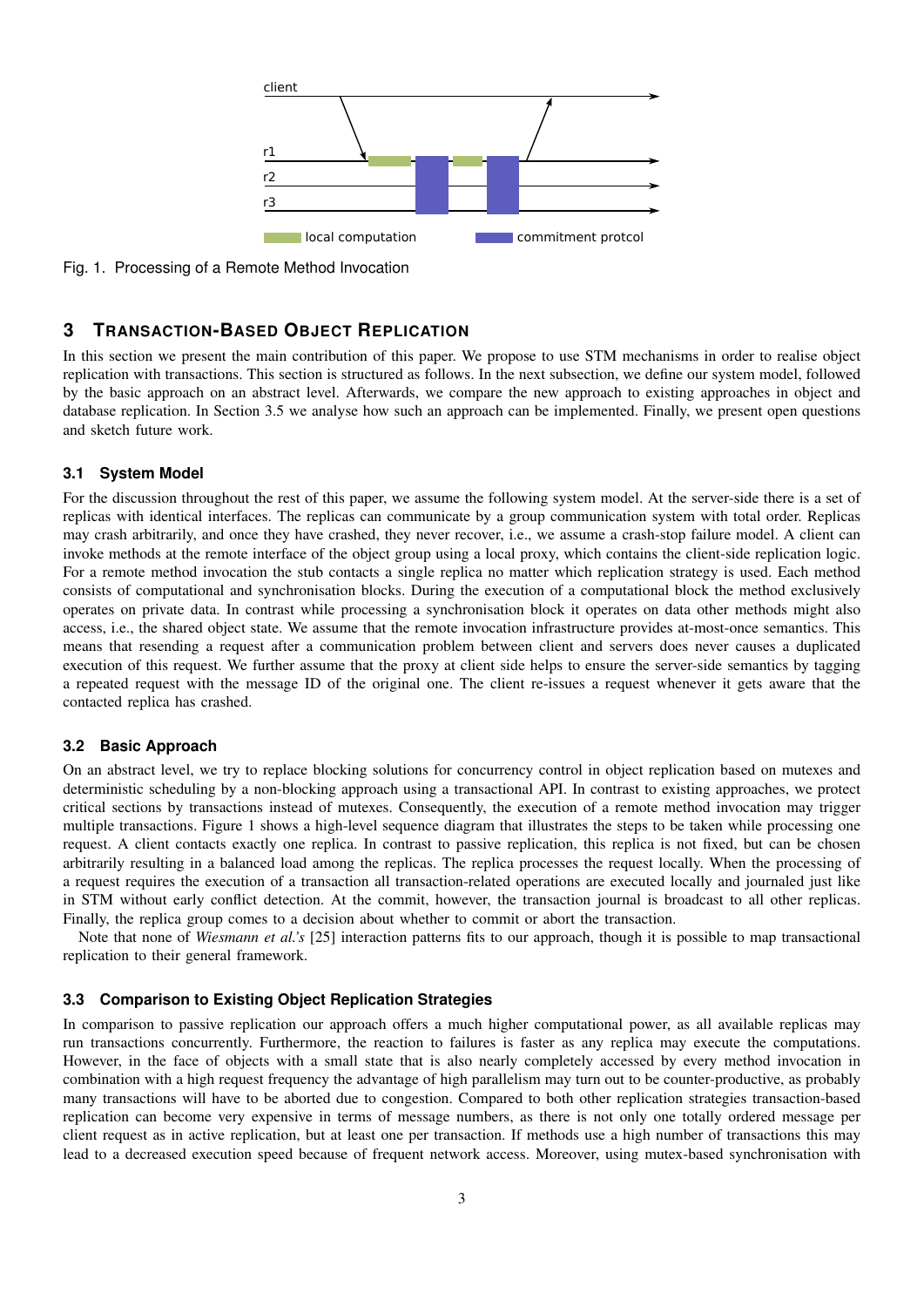deterministic multithreading algorithms will eventually finish processing a request assumed a deadlock-free implementation and an appropriate interaction pattern. Our approach is based on existing STM systems. Most of these systems STM systems are either obstruction- or lock-free, starvation becomes possible even in the face of a correct implementation and regular interaction patterns.

There exist also many scenarios in which transactional replication might turn out to be applicable and useful. First of all, processing a request on a single host weakens the necessity for a totally deterministic object implementation that is a hard requirement in active replication. Furthermore, for huge remote objects whose state consists of largely nested object structures that are manipulated independently from each other, and that require high availability, transactional replication might be useful. An example for such a data structure are object graphs in multi-player games.

#### **3.4 Comparison to Database Systems**

Although the use of transactions for object replication might resemble database replication, it is not possible to neglect some differences in the assumptions both kinds of systems make. The first and most fundamental difference is the fact that databases do not come with their own application logic, but are just a data-storage. Consequently, they usually do not trigger the execution of transactions at other databases nor do they invoke other services. These assumptions do not hold anymore for replicated objects, no matter if they use transactions for synchronisation or not. In the context of transactional replication, however, this brings up the questions how to handle transactions that span objects that are services on their own. Nested transactions may be one way to answer the question.

Our system model from Section 3.1 assumes that clients invoke single methods, which are containers for the transactions. In databases the client-side programme logic results in the fact that a transaction might consist of a sequence of multiple client requests finished by either a *commit* or *abort* request. This leads to one multicast per multiple client requests in the database state machine approach. The transactional replication scheme, however, leads to zero, one, or multiple transactions and with it multiple multicasts per single client-interaction.

Another difference concerns the execution state. In the object-based model, the client is not aware of the execution state of a method invocation. It is only aware whether a method has been completed successfully or requires re-execution. For databases, the logic is at client-side, so that the client is always in control of the transaction it is currently executing. Consequently, in the transactional model, when re-issuing the request in case of a replica crash, the client has to rely on server-side mechanisms to recognise already executed transactions and handle them appropriately.

Finally, a database implementation operates on external data; data that is not part of the implementation. Due to that, operations on the data are easily manageable by the database run-time. In an object implementation, however, the access to object state is executed directly by object code and thus not controllable by the run-time. This fact complicates handling transactions in object implementations and introduces overhead.

### **3.5 Realisation Sketch**

In order to enable transactions in a object-oriented and replicated environment two prerequisites are required. Firstly, the runtime needs to be transaction-aware. For that purpose both approaches presented in Section 2.3 are appropriate: libraries and languages extensions. In a first run we aim using and extending a library, as this does not require changes to compiler and run-time. In addition instrumentation for evaluation purposes is added more easily. Furthermore, we plan to leave the decision on how to handle aborted transactions to the developer, i.e., we do not automatically repeat failed transactions.

Secondly, it has to be possible to describe transactions on an abstract level due to the following reasons. STM, which we plan to use for executing and journaling transactions, generate their records based on memory locations. This is fine as long as the information does not have to cross address spaces. Applying this scheme for a replicated scenario, however, requires that other replicas can interpret the information contained in the transaction journal, which is not the case if information relies on memory locations. As an approach to satisfy this requirement, we propose to describe the state of an object at the interface level by an interface definition language as for instance CORBA IDL. Furthermore, this enables the automatic generation of code which maps between addresses, object names and objects so that the programmer does not need to handle it manually. In addition such an approach ensures that sufficient information about the object state is available to serialise it automatically. Yet, as a consequence no objects may be used in transactions that are not part of the transitive closure of the object state. However, this is acceptable, as all other objects are considered request- or method-local so that they are not subject to race conditions and thus do not have to be protected against concurrent access. Furthermore, compared to current solutions using deterministic multithreading this does not even constitute a limitation, as those imply that the mutexes in use have to be part of the object state.

For achieving fault-tolerance special care has to be taken. Unlike active or passive replication that are designed with focus on fault-tolerance, the goal of transactions is mainly an increased concurrency. Thus, transactional replication does not offer faulttolerance *per se*. In active replication the crash of one replica does not lead to any problems as all of them behave identically. Similarly, in passive replication the crash of a replica cannot cause any harm. It is either a follower replica that is not needed for achieving progress or the primary replica that, if crashed during processing a request, will not have left other replicas in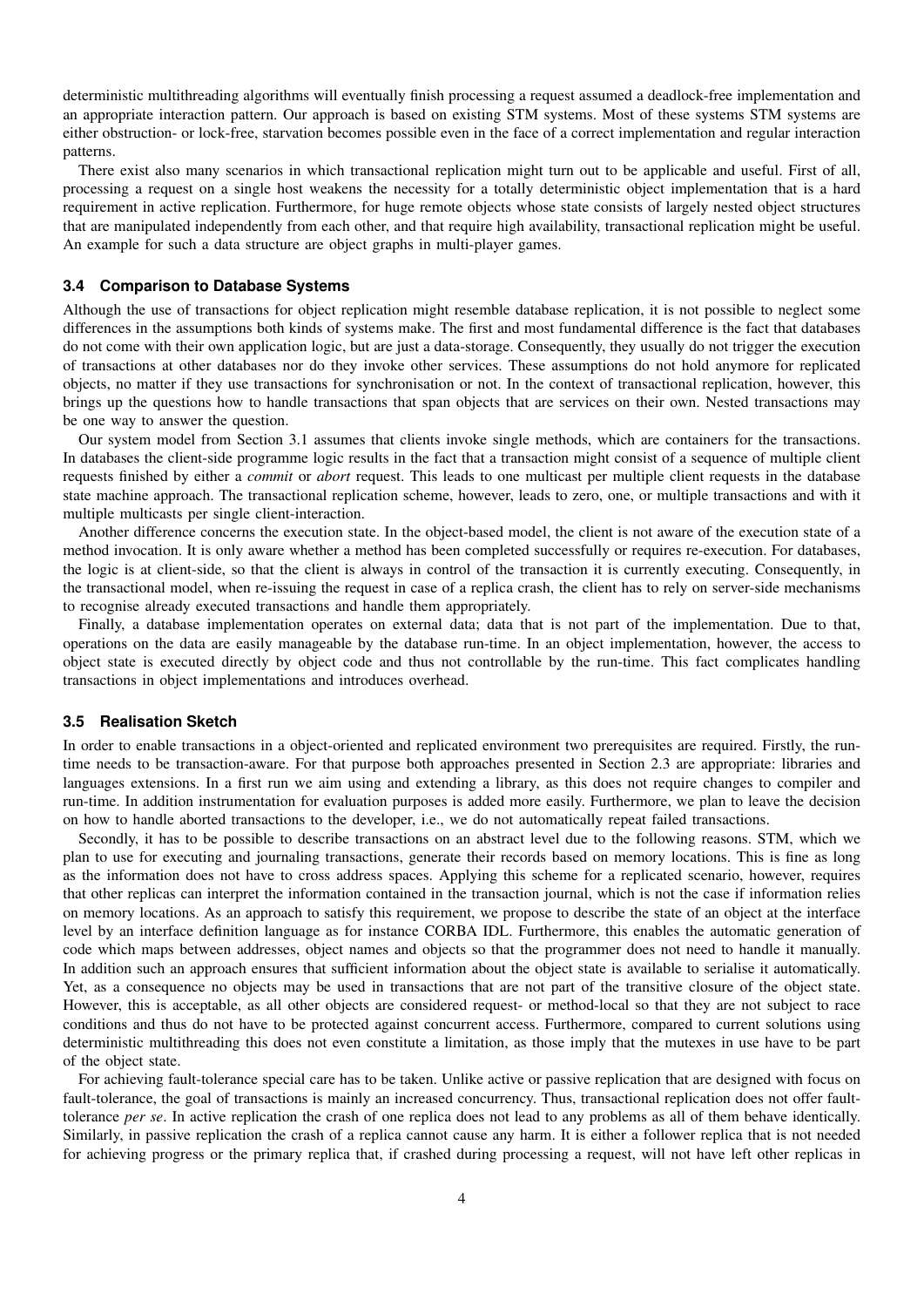

Fig. 2. Processing of a Remote Method Invocation in Face of Replica Crashes

an inconsistent state, as update messages are only sent after a successful execution. In transactional replication, however, the crash of a replica during the execution of a request may leave other replicas in an inconsistent state. To put it another way, it might lead to a partial re-execution of some transactions what has to be avoided in order to achieve an at-most-once semantics. In particular this requires some bookkeeping about transactions that have already been executed. Figure 2 shows such a scenario. The client sends a request to replica  $r<sub>1</sub>$ . After having partially processed the request including the commitment of one transaction,  $r_1$  crashes. The client notices the crash and re-issues the request to replica  $r_2$ .  $r_2$  starts processing the request and recognises the previously committed transaction. All read and write operations during that transactions are performed according to the transaction logs. Finally, the commitment step is skipped. The processing continues with succeeding transactions being committed regularly. To realise such behaviour we plan to make use of the message IDs the client uses. Furthermore, we enumerate the transactions per remote message and encode both IDs in the transaction journal. With the help of a cache, all replicas keep track of the transactions they received during the commitment phase. In case they receive the same transaction more than once, i.e., two transactions with identical IDs, the others are ignored. Cache entries can either be deleted after a certain period of time or at the next request of the same client. How the transaction log can be built in an efficient way is subject to further investigations.

# **3.6 Open Questions - Future Work**

Goal of this position paper is to stress the possibility of transactional object replication based on STM mechanisms. It is for sure not a one-size-fits-all solution to all problems of object replication. However, we think that it offers an interesting alternative to existing replication approaches and is worth further investigation. As always in distributed computing the benefit of this approach will heavily depend on whether its usage is appropriate to environmental conditions including object implementation and load pattern. That is why in a next step we are targeting a proof of concept implementation that can evaluate scenarios in which transactional-replication outperforms the other replication strategies. Besides that, there are multiple open questions that found the basis of our future research.

An elementary question for us is whether it is possible to realise our replication scheme in a completely non-blocking manner. Currently, we are just facing a framework that uses STM mechanisms to enable concurrent execution. For updating the replicas during the commit phase we are not insisting on non-blocking synchronisation.

In the long run we are targeting a highly adaptive system that allows switching between all three replication strategies, i.e. active replication, passive replication, and transactional replication, even at run-time. An absolutely necessary condition to realise this is to allow the programmer to specify critical regions without taking care of the later strategy to be used to handle concurrency. The benefit would be enormous as the system could not only be adapted manually, but would also be ready for self-adaptation. One approach to enable strategy switching could be to use mappings between existing solutions, e.g. between the Java synchronized statement and an STM library. How such mappings could look like is subject to further investigations. Another interesting question is whether it is possible to use both lock-based synchronisation with a deterministic scheduler and non-blocking synchronisation in parallel. Reasons for this requirement is to enable the programmer to use the solution that fits best for his problem. In a self adapting system this might also enable the system to optimise on a per critical region basis, instead of object-basis.

Replication systems require a state transfer mechanism when new replicas join the replica group. State transfer in the presence of multiple threads has turned out to be a major challenge in systems using deterministic multithreading based on mutexes and condition variables. In the general case it is not possible to give any guarantees about the point of time when the object implementation will be thread-free what is mandatory during state transfer. The fact that also for transactional replication eventual termination of all requests cannot be guaranteed entails the same problem. However, as in transactional replication a state change can always be seen as the commit of a transaction, storing the latest set of transactions that covers the entire state could be a first approach to handle state transfer on a generic level. Furthermore, such an approach in combination with mappings between different synchronisation schemes might even help to solve the state transfer problem coming along with deterministic multithreading.